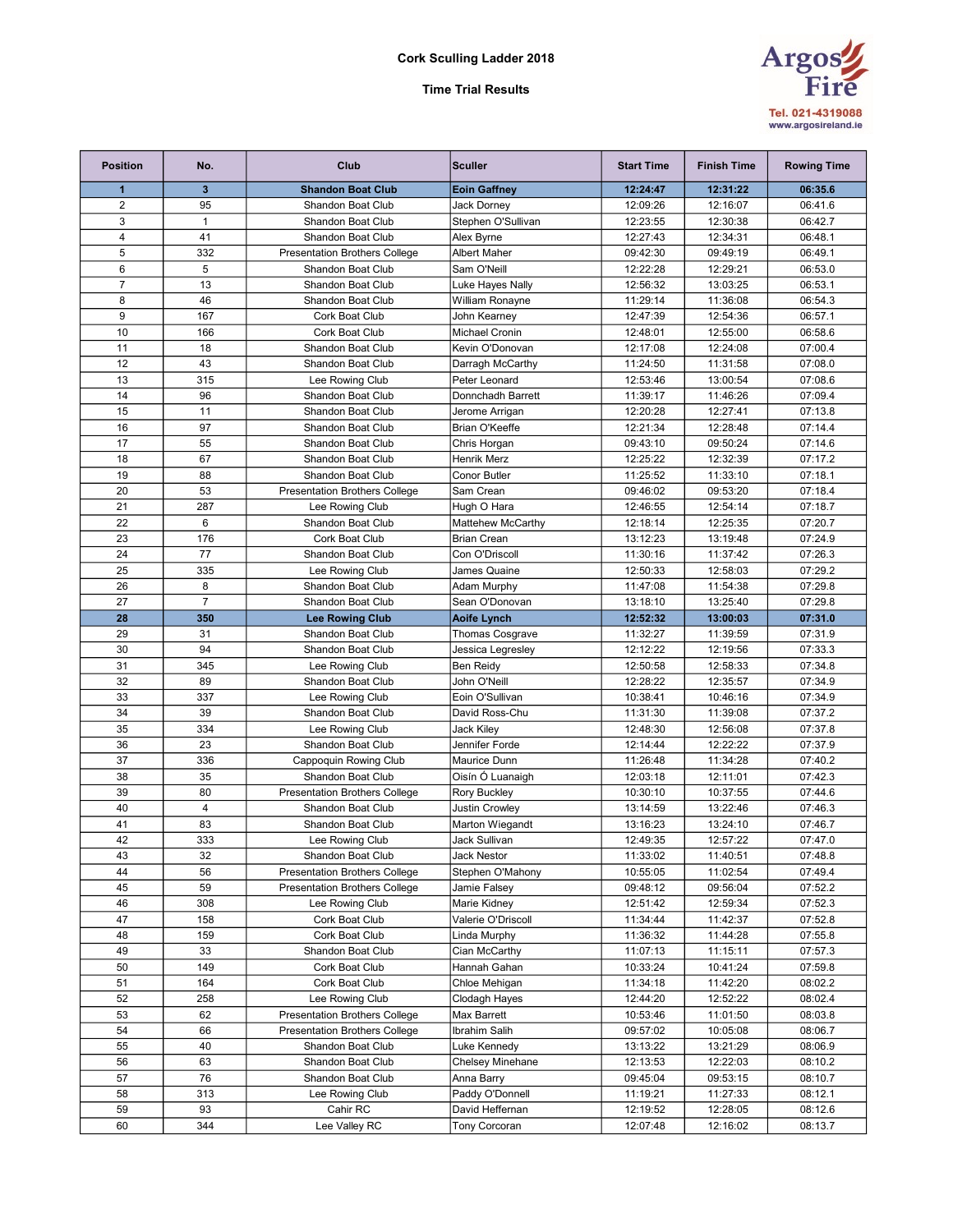## Cork Sculling Ladder 2018

# **Argos** Tel. 021-4319088<br>www.argosireland.ie

## Time Trial Results

| 61  | 328 | Lee Rowing Club                      | Aoife Coleman         | 12:49:02 | 12:57:16 | 08:14.4 |
|-----|-----|--------------------------------------|-----------------------|----------|----------|---------|
| 62  | 82  | <b>Presentation Brothers College</b> | <b>Conor Power</b>    | 10:17:17 | 10:25:34 | 08:17.3 |
| 63  | 144 | Cork Boat Club                       | Lucy Crean            | 11:03:53 | 11:12:13 | 08:20.0 |
| 64  | 48  | <b>Presentation Brothers College</b> | <b>Emmet Ahern</b>    | 10:25:24 | 10:33:45 | 08:21.4 |
| 65  | 151 | Cork Boat Club                       | Katie Mackey          | 11:35:05 | 11:43:26 | 08:21.5 |
| 66  | 2   | Shandon Boat Club                    | Noel Carey            | 10:37:02 | 10:45:24 | 08:22.0 |
| 67  | 327 | Lee Rowing Club                      | Nasea Coleman         | 12:50:09 | 12:58:31 | 08:22.0 |
| 68  | 257 | Lee Rowing Club                      | Cliona O Carroll      | 12:01:10 | 12:09:32 | 08:22.6 |
| 69  | 301 | Lee Rowing Club                      | Isaac lee             | 11:23:24 | 11:31:50 | 08:25.5 |
| 70  | 38  | Shandon Boat Club                    | Olan Bradley          | 11:08:41 | 11:17:07 | 08:26.5 |
| 71  | 51  | <b>Presentation Brothers College</b> | Jack Cotter           | 10:16:43 | 10:25:10 | 08:27.4 |
| 72  | 256 | Cappoquin Rowing Club                | Caroline Gorden       | 10:42:42 | 10:51:10 | 08:27.9 |
| 73  | 12  | <b>Shandon Boat Club</b>             | Mark Chu              | 12:18:59 | 12:27:27 | 08:28.1 |
| 74  | 304 | Lee Rowing Club                      | Kyla Brady Hendrick   | 12:00:40 | 12:09:11 | 08:31.1 |
| 75  | 309 | Lee Rowing Club                      | Mary Springall        | 12:00:20 | 12:08:53 | 08:33.1 |
| 76  | 302 | Lee Rowing Club                      | Isabel McElwaine      | 12:13:11 | 12:21:45 | 08:33.7 |
| 77  | 311 | Lee Rowing Club                      | Meghan Corbett        | 11:43:01 | 11:51:36 | 08:34.9 |
| 78  | 25  | Shandon Boat Club                    | <b>Estelle Neenan</b> | 12:45:21 | 12:53:56 | 08:35.0 |
| 79  | 312 | Lee Rowing Club                      | Orla Commins          | 11:43:26 | 11:52:01 | 08:35.5 |
| 80  | 267 | Lee Rowing Club                      | Emer Hannon           | 12:44:50 | 12:53:25 | 08:35.7 |
| 81  | 145 | Cork Boat Club                       | Yzabella Carney       | 11:04:33 | 11:13:09 | 08:35.9 |
| 82  | 283 | Lee Rowing Club                      | Erica O Sullivan      | 12:02:40 | 12:11:17 | 08:36.6 |
| 83  | 339 | Lee Rowing Club                      | Aoife O'Flaherty      | 12:45:50 | 12:54:30 | 08:39.4 |
| 84  | 69  | <b>Presentation Brothers College</b> | Louis McKenna Carroll | 09:48:57 | 09:57:40 | 08:42.5 |
| 85  | 34  | Shandon Boat Club                    | Paidi Bracken         | 11:08:03 | 11:16:46 | 08:42.9 |
| 86  | 73  | <b>Shandon Boat Club</b>             | Mollie O'Connell      | 09:45:32 | 09:54:16 | 08:44.1 |
| 87  | 78  | <b>Shandon Boat Club</b>             | Tessa Frawley         | 10:20:52 | 10:29:40 | 08:47.2 |
| 88  | 19  | Shandon Boat Club                    | Zara Kiely            | 11:33:49 | 11:42:39 | 08:50.3 |
| 89  | 227 | Lee Rowing Club                      | Ailbhe O'Carroll      | 11:18:08 | 11:26:59 | 08:50.6 |
| 90  | 52  | Shandon Boat Club                    | Kate O'Riordan        | 10:52:13 | 11:01:06 | 08:52.7 |
| 91  | 303 | Lee Rowing Club                      | Kate Reidy            | 11:16:14 | 11:25:07 | 08:53.0 |
| 92  | 118 | Cork Boat Club                       | <b>Eimear Collins</b> | 10:15:25 | 10:24:20 | 08:55.1 |
| 93  | 251 | Lee Rowing Club                      | Alex Murphy           | 10:05:03 | 10:14:01 | 08:58.1 |
| 94  | 49  | Shandon Boat Club                    | Sinéad Tanner         | 09:44:21 | 09:53:24 | 09:03.0 |
| 95  | 307 | Lee Rowing Club                      | Lucy Davis            | 10:12:01 | 10:21:08 | 09:06.2 |
| 96  | 343 | Lee Valley RC                        | Karen Corcoran O'Hare | 11:20:56 | 11:30:04 | 09:07.9 |
| 97  | 37  | Shandon Boat Club                    | <b>Emily Roche</b>    | 12:26:09 | 12:35:19 | 09:10.7 |
| 98  | 165 | Cork Boat Club                       | Katie O'Riordan       | 11:05:04 | 11:14:16 | 09:12.0 |
| 99  | 329 | Lee Rowing Club                      | Aislinn O'Flaherty    | 12:02:12 | 12:11:25 | 09:12.5 |
| 100 | 310 | Lee Rowing Club                      | Meave McCarthy        | 10:39:55 | 10:49:09 | 09:13.7 |
| 101 | 103 | Cork Boat Club                       | Erin Smith            | 09:31:59 | 09:41:13 | 09:13.9 |
| 102 | 614 | Cork Boat Club                       | Tricia Hanlon         | 10:13:09 | 10:22:26 | 09:17.2 |
| 103 | 139 | Cork Boat Club                       | Ciara O'Reilly        | 10:15:53 | 10:25:19 | 09:25.5 |
| 104 | 254 | Lee Rowing Club                      | Anne Sheehan          | 10:39:27 | 10:48:53 | 09:26.2 |
| 105 | 26  | Shandon Boat Club                    | Isabella Ross-Chu     | 09:43:50 | 09:53:17 | 09:26.8 |
| 106 | 338 | Lee Rowing Club                      | Eimear O'Flaherty     | 10:59:11 | 11:08:39 | 09:28.1 |
| 107 | 317 | Lee Rowing Club                      | Sally Cudmore         | 11:01:18 | 11:10:51 | 09:32.1 |
| 108 | 86  | Shandon Boat Club                    | Lara Tiernan          | 10:40:54 | 10:50:28 | 09:33.7 |
| 109 | 319 | Lee Rowing Club                      | Sarah Crean           | 09:32:47 | 09:42:22 | 09:34.5 |
| 110 | 259 | Lee Rowing Club                      | Luca Bonnet           | 10:51:35 | 11:01:11 | 09:35.9 |
| 111 | 45  | Shandon Boat Club                    | Emma Hodkinson        | 09:46:30 | 09:56:15 | 09:45.1 |
| 112 | 316 | Lee Rowing Club                      | Rebecca Leahy         | 10:04:27 | 10:14:19 | 09:51.7 |
| 113 | 261 | Lee Rowing Club                      | Ellie McGuinness      | 09:30:53 | 09:41:01 | 10:07.4 |
| 114 | 104 | Cork Boat Club                       | Jane Funchion         | 09:31:27 | 09:41:42 | 10:14.8 |
| 115 | 324 | Lee Rowing Club                      | Yvonne Beardsworth    | 09:34:07 | 09:44:25 | 10:17.7 |
| 116 | 107 | Cork Boat Club                       | John McCormack        | 09:36:19 | 09:46:50 | 10:31.5 |
| 117 | 17  | Shandon Boat Club                    | Alicia McWhinney      | 11:44:27 | 11:55:01 | 10:34.4 |
| 118 | 27  | Shandon Boat Club                    | Pat Arrigan           | 12:10:18 | 12:21:00 | 10:42.4 |
| 119 | 109 | Cork Boat Club                       | Faye Kenneally        | 10:11:34 | 10:22:19 | 10:45.2 |
| 120 | 117 | Cork Boat Club                       | Zara Lynch            | 10:11:10 | 10:22:14 | 11:03.8 |
| 121 | 112 | Cork Boat Club                       | Gretta Loftus         | 10:10:48 | 10:22:03 | 11:15.2 |
| 122 | 168 | Cork Boat Club                       | Jim Conroy            | 12:54:48 | 13:06:24 | 11:35.9 |
|     |     |                                      |                       |          |          |         |